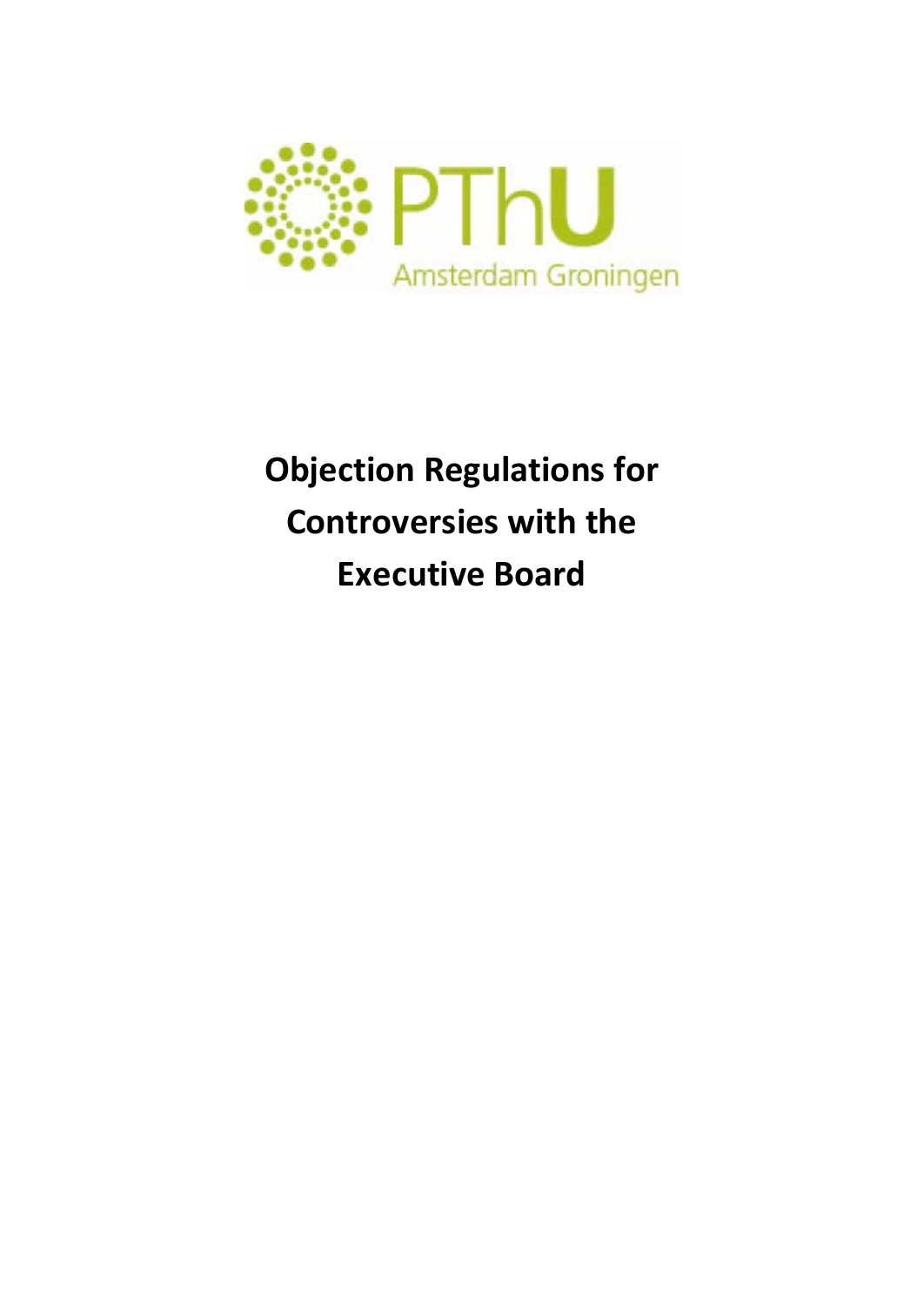

Article 1 – Authority Executive Board

- 1. Objections can be raised to the Executive Board of the Protestant Theological University against decisions concerning:
	- o Reduction of or exemption from tuition fees or examination fees;
	- o Financial support;
	- o Registration or deregistration.
- 2. The Executive Board does not make a decision with respect to an objection until after having received advice from the advisory controversy committee.

Article 2 – Composition and appointment advisory controversy committee

- 1. The advisory controversy committee consists of a president and two members. One of the members is a student of the Protestant Theological University.
- 2. The president is not a member of the Executive Board, nor employed under the responsibility of the Board.
- 3. The president and members are appointed by the Executive Board.
- 4. The operational term of the president and the members of the advisory controversy committee is restricted to a maximum of three years. The operational term of the president and members may be extended only once for the same period.

Article 3 – Procedure submission and treatment objection

- 1. The objection is submitted in writing to the official secretary of the Executive Board within six weeks after the decision that is being objected to has been announced.
- 2. The objection minimally consists of:
	- o Name, address and domicile of the person who submits the objection;
	- o An explicit description of the decision that is being objected to, where possible including a copy of the decision, or, in case the objection concerns the refusal or failure to make a decision, an explicit description of the decision that should have been made in the student's opinion;
	- The grounds for the objection.

Where appropriate relevant written documents are enclosed.

- 3. The person objecting to a decision as intended in article 1 may also apply to the student dean to submit his objection verbally. The student dean composes a written report of the verbal objection, which is signed by the person who objected and will then be considered as an objection submitted in writing. The student dean forwards the written report without delay to the official secretary of the Executive Board.
- 4. The official secretary acknowledges receipt of the objection in writing to the appellant. Simultaneously with confirmation of receipt, the official secretary informs the appellant that the objection will be sent to the advisory controversy committee.
- 5. The objection will be forwarded by the official secretary to the advisory controversy committee within two weeks of receipt of the objection, specifying the date of receipt.
- 6. In case of imminent urgency the president of the advisory controversy committee may be requested to determine that the advisory controversy committee advises the Executive Board as soon as possible. The president determines within a week after receipt of the objection if imminent urgency is the case and notifies appellant